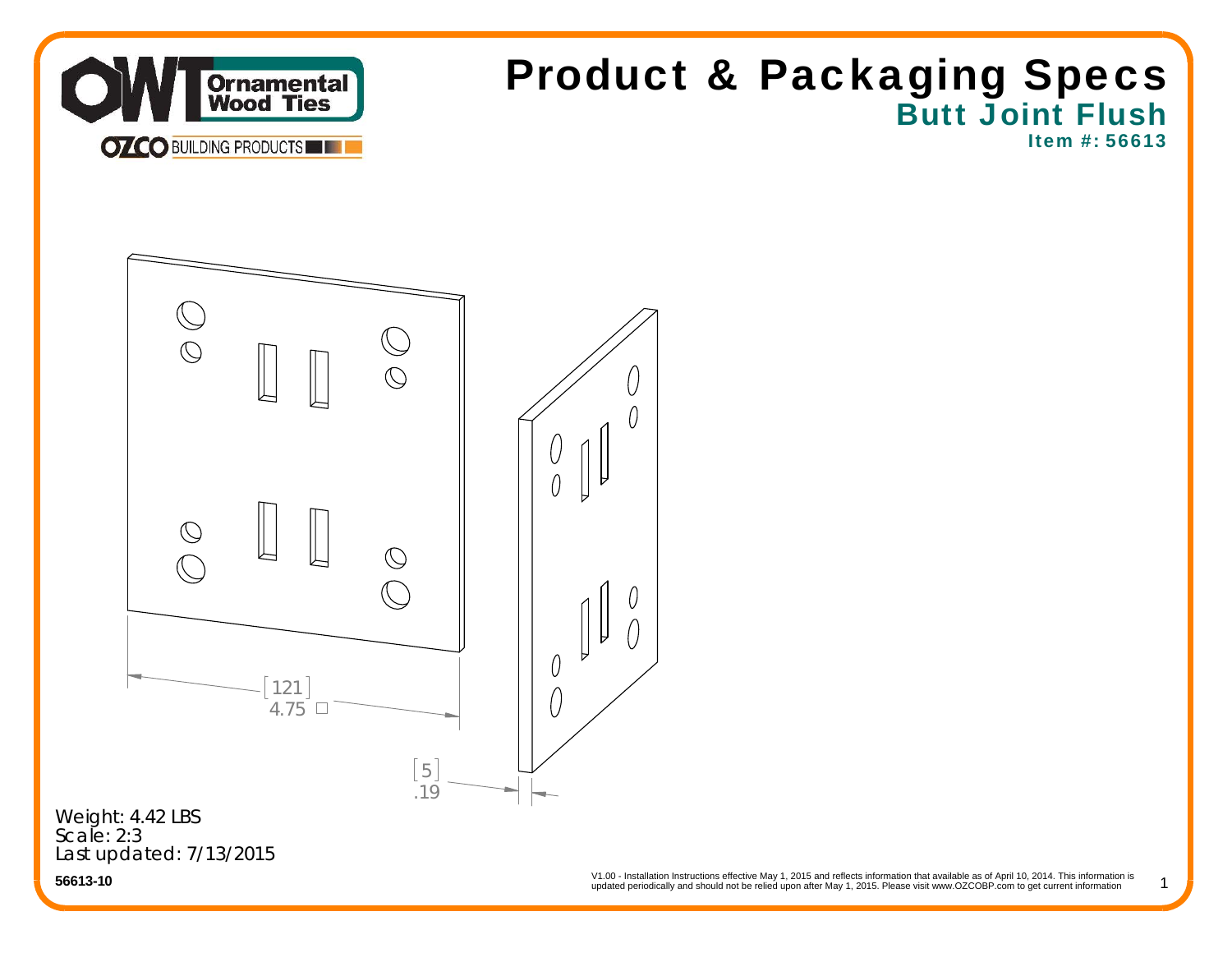

## Butt Joint Flush Product & Packaging Specs

Item #: Typical Installation & Basic Assembly









Scale: 1:8Last updated: 7/13/2015

**56613-10**

V1.00 - Installation Instructions effective May 1, 2015 and reflects information that available as of April 10, 2014. This information is updated periodically and should not be relied upon after May 1, 2015. Please visit www.OZCOBP.com to get current information 2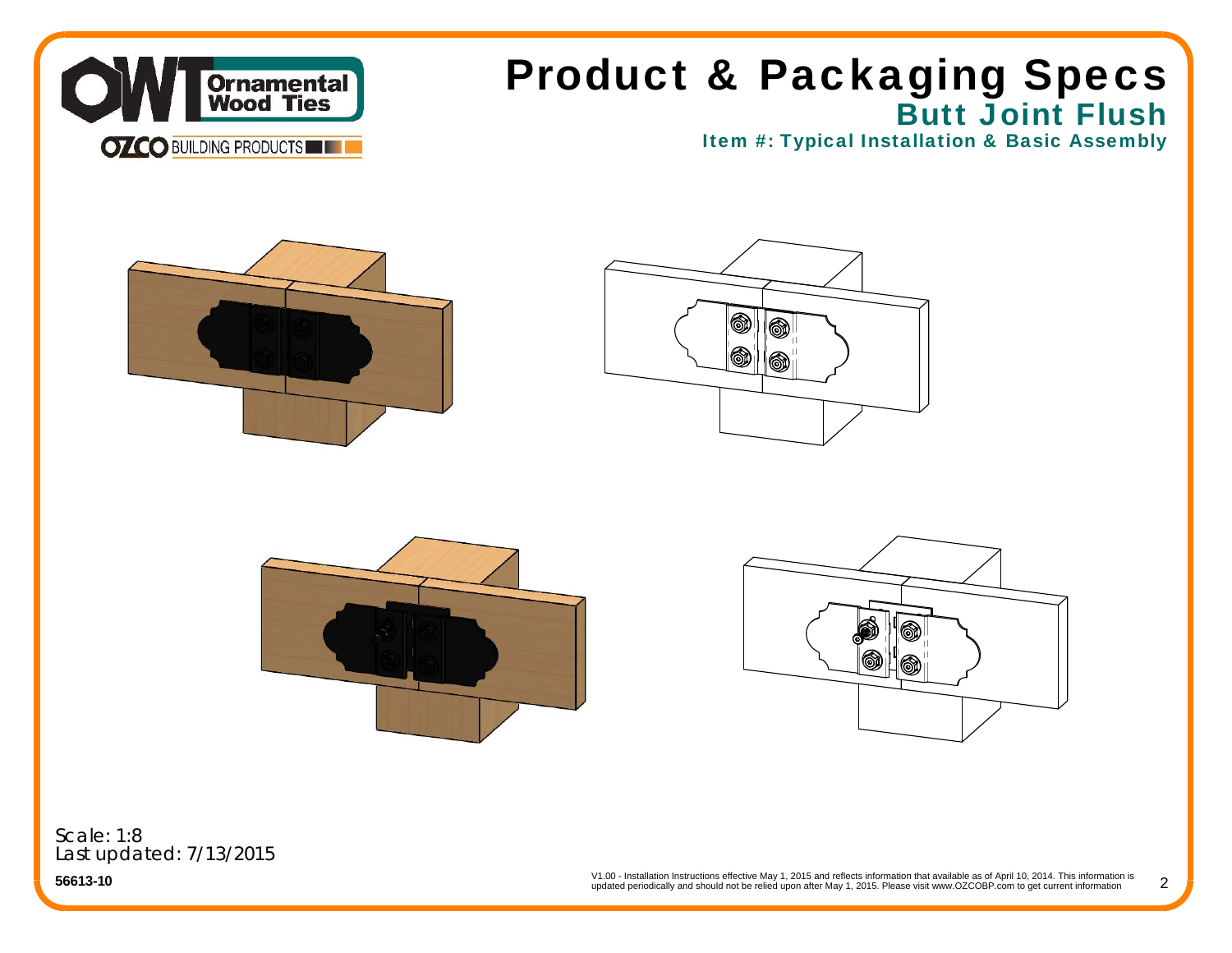

## Butt Joint Flush Item #: 56613ASM with 56625Product & Packaging Specs



|                |                |          | <b>DESCRIPTION</b>          |
|----------------|----------------|----------|-----------------------------|
|                |                | 56613-11 | <b>Butt Joint</b><br>lush   |
| $\mathfrak{D}$ |                | 56625    | Timber<br>Screw 1-          |
| 3              | $\mathfrak{D}$ | 56611    | Truss<br>Accent<br>Assembly |

Weight: 4.42 LBS Scale: 1:2Last updated: 7/13/2015

### not sold as shown; for use in Projects only

V1.00 - Installation Instructions effective May 1, 2015 and reflects information that available as of April 10, 2014. This information is<br>updated periodically and should not be relied upon after May 1, 2015. Please visit w 3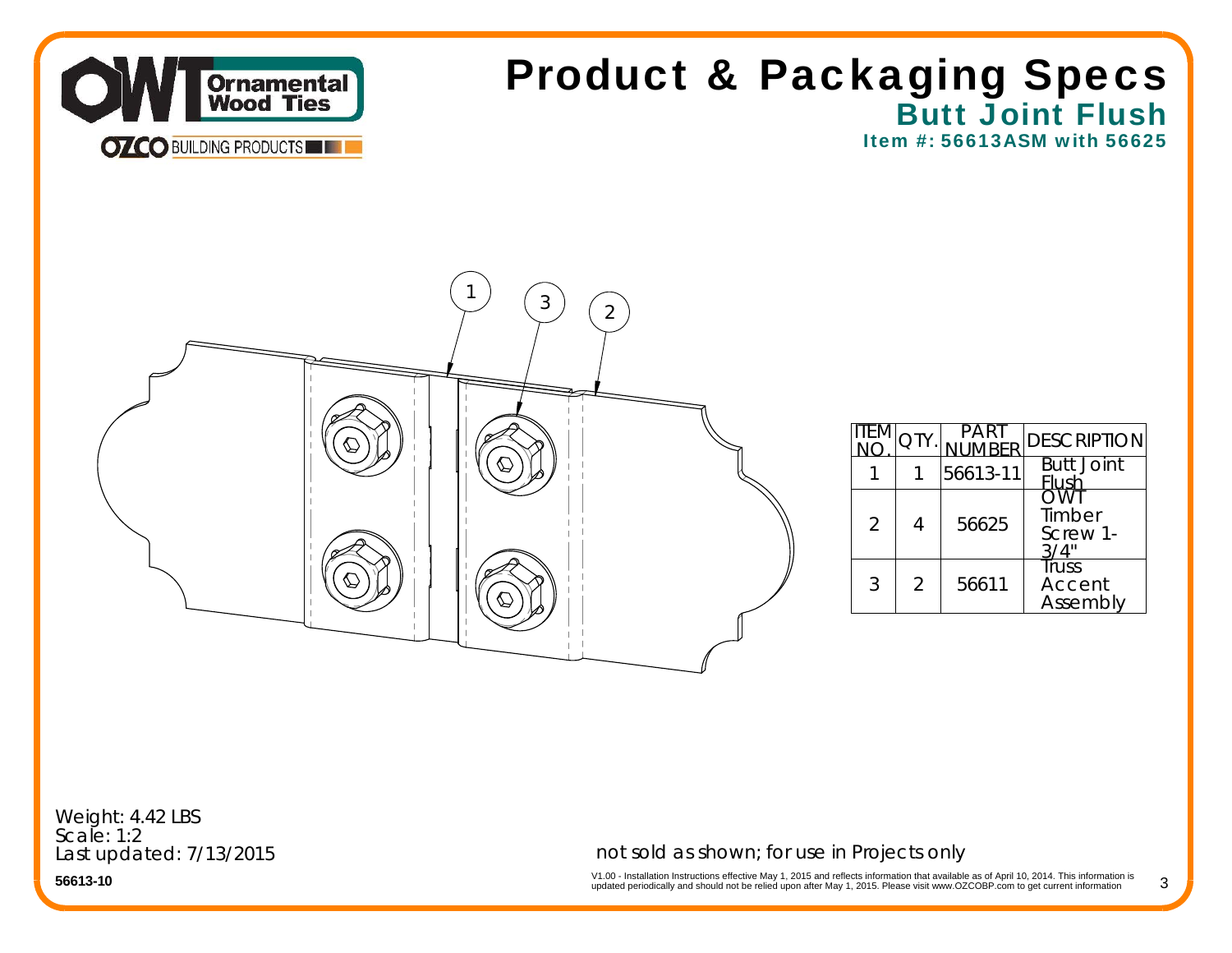

# Box, Butt Joint Flush Product & Packaging Specs

Item #: 56613 Butt Joint Box



Material: Corrugated Paper Finish: See Artwork Weight: 0.02 LBS Scale: 1:2Last updated: 7/13/2015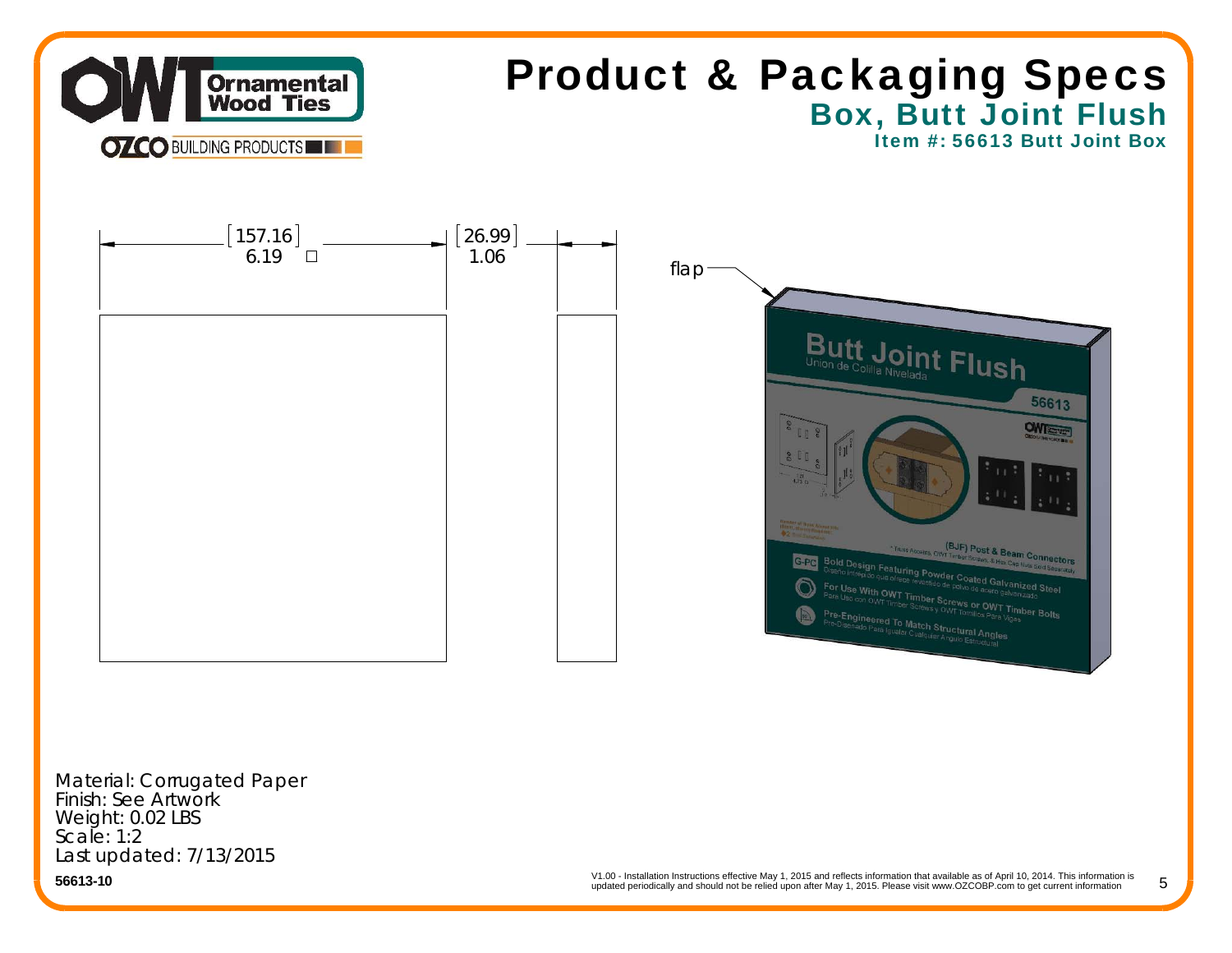

## 56613 Packing Item #: Box packing Product & Packaging Specs

 $I$ 



|  | PART<br><b>IMRER</b>                 | <b>IDESCRIPTION</b>        |
|--|--------------------------------------|----------------------------|
|  | 56613<br><b>Butt</b><br>Joint<br>Box | Box, Butt<br>Joint Flush   |
|  | 56613-11                             | <b>Butt Joint</b><br>Flush |

items not shown:

- **•** installation instructions •
- •parts wrapped in packing foam sheet

Weight: 2.41 LBS Scale: 1:2Last updated: 7/13/2015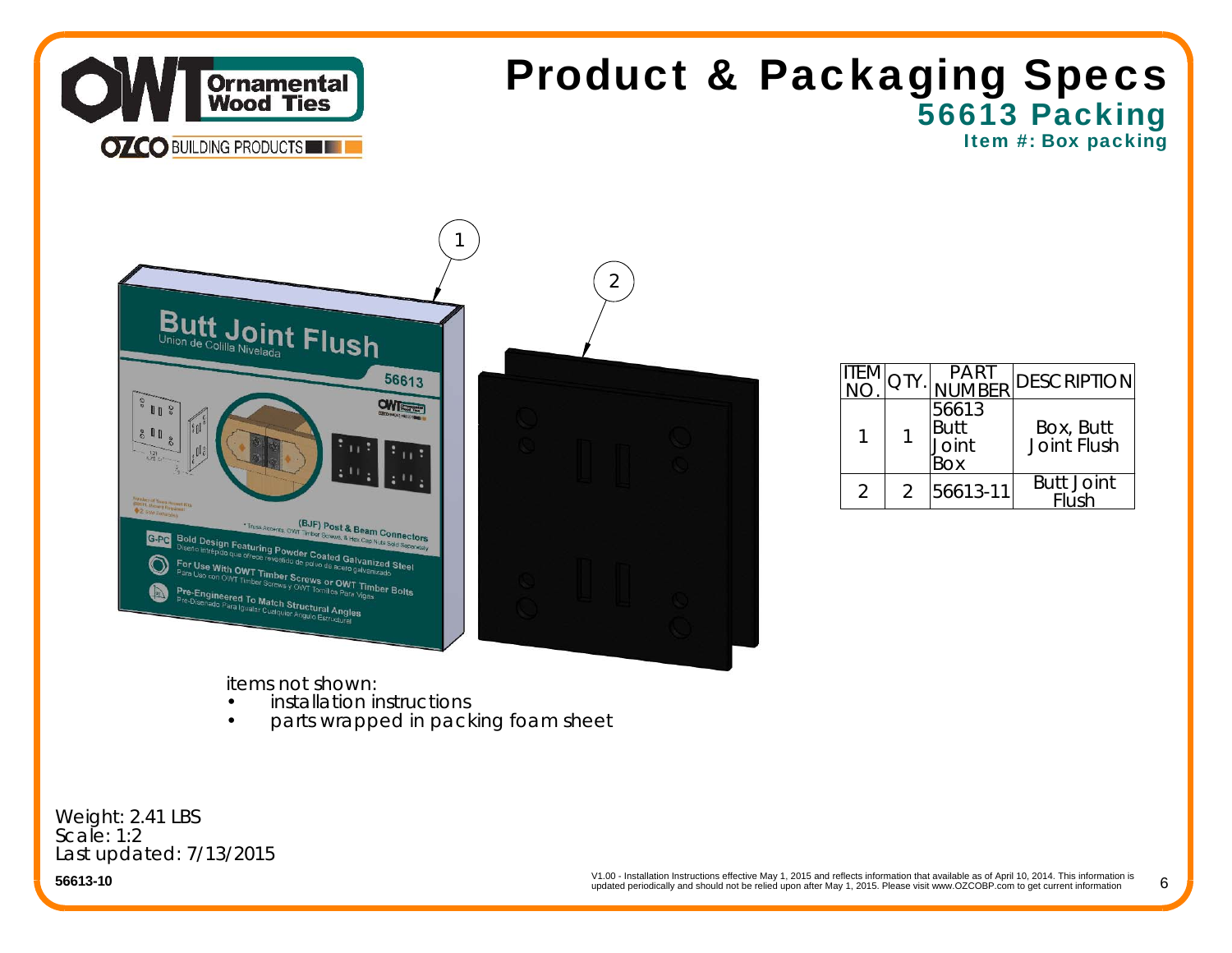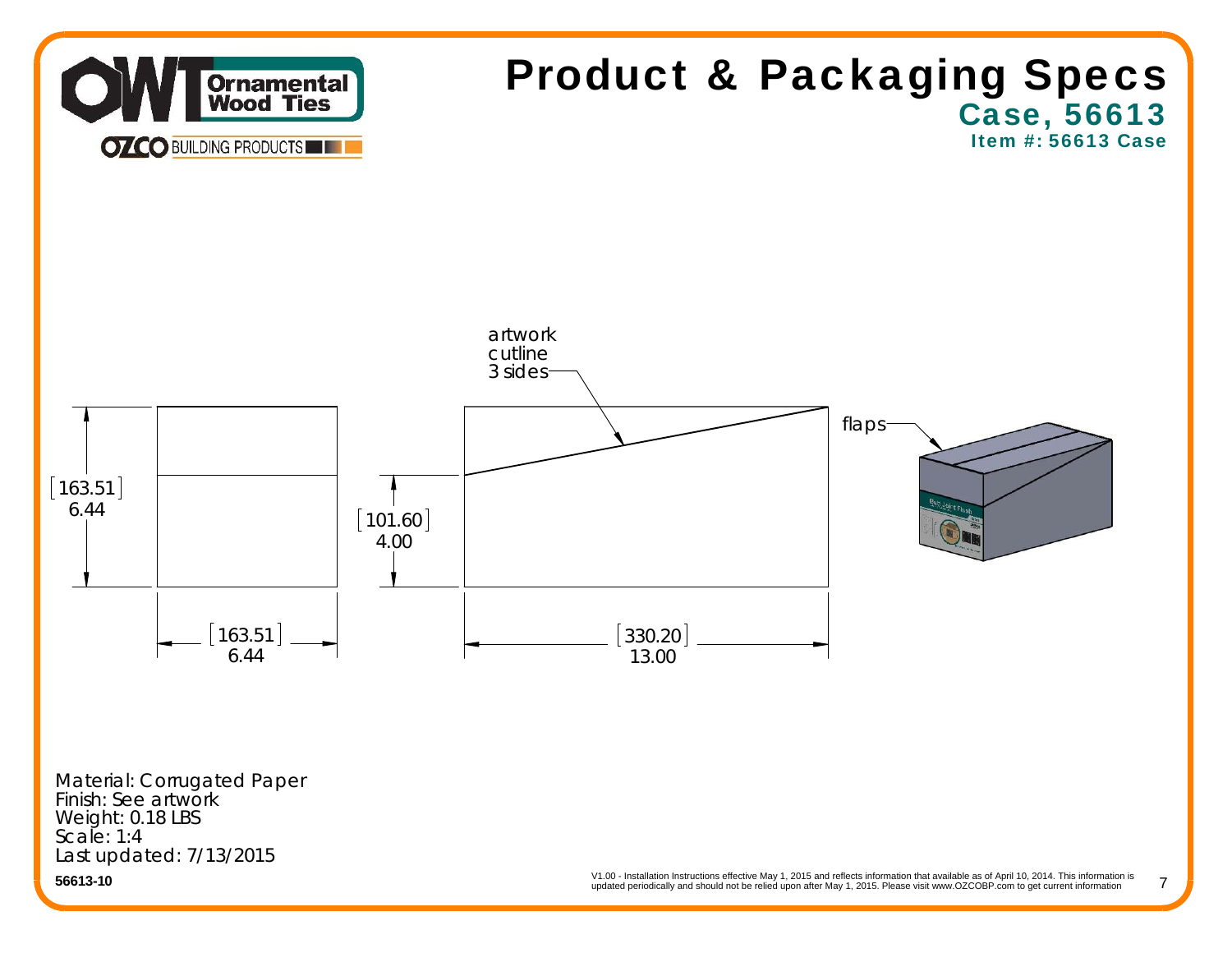

Last updated: 7/13/2015